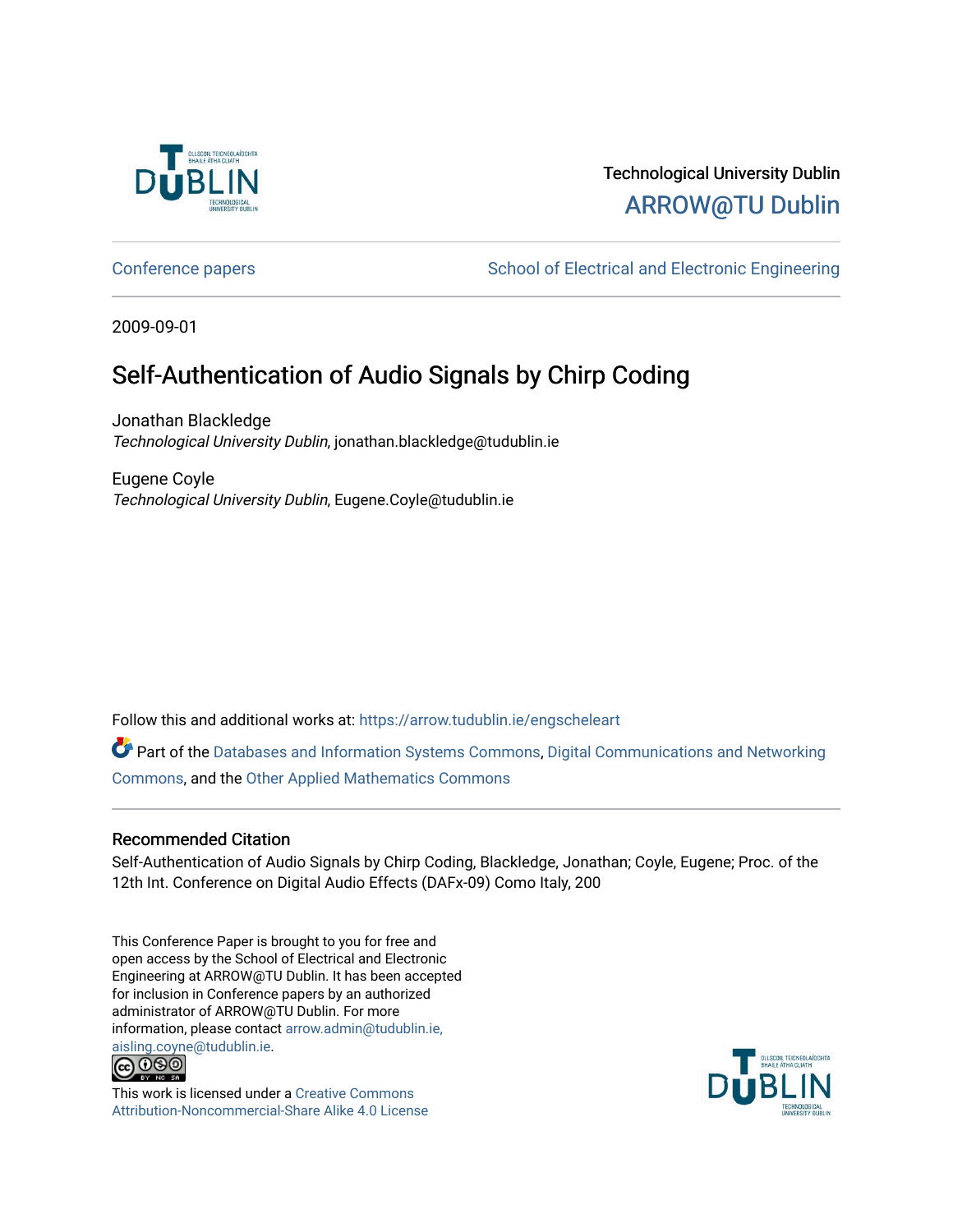## SELF-AUTHENTICATION OF AUDIO SIGNALS BY CHIRP CODING

*J M Blackledge,* <sup>∗</sup>

[School of Electrical Engineering Systems,](http://eleceng.dit.ie/blackledge) Dublin Institute of Technology [jonathan.blackledge@dit.ie](mailto:jonathan.blackledge@dit.ie)

## ABSTRACT

This paper discusses a new approach to 'watermarking' digital signals using linear frequency modulated or 'chirp' coding. The principles underlying this approach are based on the use of a matched filter to provide a reconstruction of a chirped code that is uniquely robust in the case of signals with very low signal-to-noise ratios.

Chirp coding for authenticating data is generic in the sense that it can be used for a range of data types and applications (the authentication of speech and audio signals, for example). The theoretical and computational aspects of the matched filter and the properties of a chirp are revisited to provide the essential background to the method. Signal code generating schemes are then addressed and details of the coding and decoding techniques considered. Finally, the paper briefly describes an example application which is available on-line for readers who are interested in using the approach for audio data authentication working with either WAV or MP3 files.

#### 1. INTRODUCTION

Digital watermarking has been researched for many years in order to achieve methods which provide both anti-counterfeiting and authentication facilities [\[1\]](#page-8-0). One of equations that underpins this technology is based on the model a the signal given by (e.g. [\[2\]](#page-8-1), [\[3\]](#page-8-2) and [\[4\]](#page-8-3))

$$
s = \hat{P}f + n \tag{1}
$$

where f is the information content for the signal,  $\hat{P}$  is a linear operator,  $n$  is noise and  $s$  is the output signal. This equation is usually taken to describe a stationary process which includes the characterisation of  $n$  (i.e. the probability density function of  $n$  is assumed to be invariant of time).

In the field of cryptography, the operation  $\hat{P}f$  is referred to as the processes of 'diffusion' and the process of adding noise (i.e.  $\hat{P}f + n$ ) is referred to as the process of 'confusion'. The principal 'art' is to develop methods in which the processes of diffusion and confusion are maximized; one important criterion being that the output  $s$  should be dominated by the noise  $n$  which in turn should be characterized by maximum Entropy (i.e. a uniform statistical distribution) [\[6\]](#page-8-4).

Instead of  $n$  being taken to be noise, suppose that  $n$  is a known signal and that  $||n|| \gg ||\hat{P}f||$ . In this case it may be possible to embed or 'hide' the information contained in  $f$  in the signal  $n$ without significantly perturbing it. The process of hiding secret information in signals or images is known as Steganography [\[5\]](#page-8-5) and being able to recover  $f$  from  $s$  in equation (1) can provide a *E Coyle,*†

[School of Electrical Engineering Systems](http://eleceng.dit.ie/coyle) Dublin Institute of Technology [eugene.coyle@dit.ie](mailto:eugene.coyle@dit.ie)

way of authenticating the signal  $n$ . If, in addition, it is possible to determine that a copy of s has been made leading to some form of data degradation and/or corruption that can be conveyed through an appropriate analysis of  $f$ , then a scheme can be developed that provides a check on: (i) the authenticity of the data  $n$ ; (ii) its fi-delity [\[7\]](#page-8-6), [\[8\]](#page-8-7). In this case, signal  $f$  is an example of a watermark.

Formally, the recovery of  $f$  from  $s$  is based on the inverse process

$$
f = \hat{P}^{-1}(s - n)
$$

where  $\hat{P}^{-1}$  is the inverse operator. Clearly, this requires the signal *n* to be known *a priori* and that the inverse process  $\hat{P}^{-1}$  is well defined and computationally stable. Since the host signal  $n$  must be known in order to recover the watermark  $f$ , this approach leads to a private watermarking scheme in which the field  $n$  represents a key. In addition, the operator  $\hat{P}$  (and its inverse  $\hat{P}^{-1}$ ) can be key dependent. The value of this operator key dependency relies on the nature and properties of the operator that is used and whether it is compounded in an algorithm that is required to be in the public domain, for example.

Another approach is to consider the case in which the signal  $n$  is unknown and to consider the problem of extracting the watermark  $f$  in the absence of knowledge of this signal. In this case, the reconstruction is based on the result

$$
f = \hat{P}^{-1}s + m
$$

where

$$
m = -\hat{P}^{-1}n.
$$

If a process  $\hat{P}$  is available in which  $\|\hat{P}^{-1}s\| \gg \|m\|$ , then an approximate reconstruction of f may be obtained in which  $m$  is determined by the original signal-to-noise ratio of the data s and hence, the level of covertness of the information  $\hat{P}f$  - diffused watermark. In this case, it may be possible to post-process the reconstruction and recover a relatively high-fidelity version of the watermark, i.e.

$$
f \sim \hat{P}^{-1} s.
$$

This approach (if available) does not rely on a private key (assuming  $\hat{P}$  is not key dependent). The ability to recover the watermark only requires knowledge of the operator  $\hat{P}$  (and its inverse) and post-processing options as required. The problem is to find an operator that is able to diffuse and recover the watermark  $f$  effectively in the presence of the signal n when  $\|\hat{P}f\| \ll \|n\|$ , i.e. with very low signal-to-noise ratios. Ideally, we require an operator  $\hat{P}$  with properties such that  $\hat{P}^{-1}n \to 0$ .

In this paper, we consider the case where the operator  $\hat{P}$  is based on a chirp function, specifically, a linear Frequency Modulated (FM) chirp of the (complex) type  $\exp(i\alpha t^2)$  where  $\alpha$  is the

<sup>∗</sup> SFI Stokes Professor of DSP

<sup>†</sup> Head of the School of Electrical Engineering Systems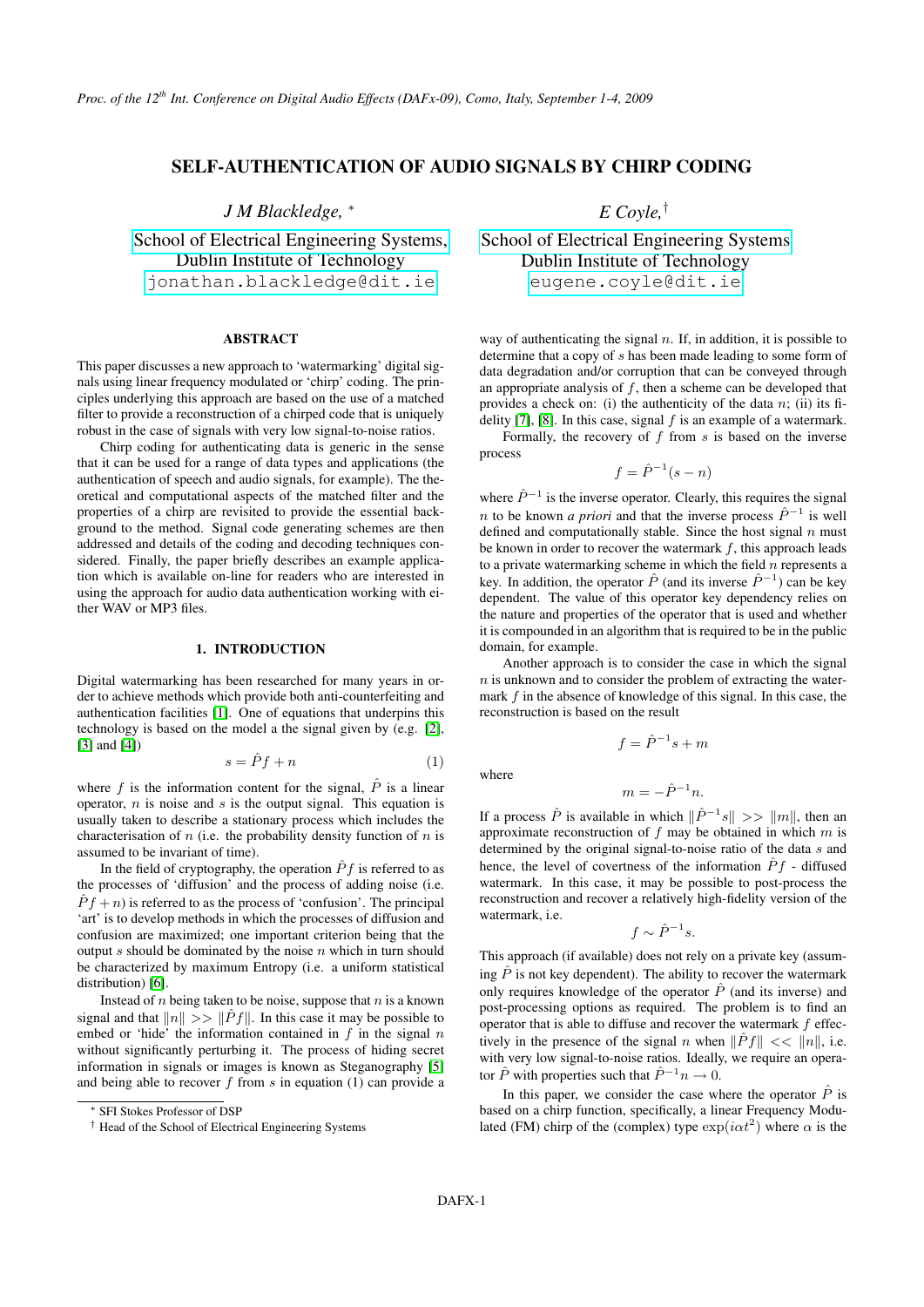chirp parameter and  $t$  is the independent variable<sup>[1](#page-2-0)</sup>. This function is then convolved with  $f$ . The inverse process is undertaken by correlating with the (complex) conjugate of the chirp  $\exp(-i\alpha t^2)$ . This provides a reconstruction for  $f$  that is accurate and robust. Further, we consider a watermark based on a coding scheme in which the signal  $n$  is the input. The watermark  $f$  is therefore  $n$ -dependent. This allows an authentication scheme to be developed in which the watermark is generated from the signal in which it is to be 'hidden'. Authentication of the watermarked data is then based on comparing the code generated from  $s \sim n$  and that reconstructed from  $s = \hat{P}f + n$  when  $\|\hat{P}f\| \ll \|n\|$ . This is an example of a self-generated coding scheme which avoids the use, distribution and application of reference data. In this paper, the coding scheme is based on the application of Daubechies wavelets.

There are numerous applications of this technique in areas such as telecommunications and speech recognition where authentication is often mandatory. For example, as demonstrated in this paper, the method can be applied to audio data with no detectable differences in the audio quality of the data.

#### 2. THE MATCHED FILTER AND LINEAR FM 'CHIRP' **FUNCTIONS**

The Matched Filter (e.g. [\[9\]](#page-8-8), [\[10\]](#page-8-9) and [\[11\]](#page-8-10)) is one of the most common filters used for pattern recognition. It is based on correlating a signal/image with a matching template of the feature that is assumed to be present in the signal/image [\[4\]](#page-8-3). If the feature does indeed exist, then the output of the filter (the correlation signal/surface) produces a local maximum or spike where the feature occurs. This process can be applied generally, but when the template and feature are based on chirp functions, the result has some special and important properties which provide an output that is uniquely robust in the case when the signal-to-noise ratio is very low. It is this property that forms the basis for a variety of active imaging systems such as those used in Real and Synthetic Aperture Radar (e.g. [\[12\]](#page-8-11), [\[13\]](#page-8-12) and [\[14\]](#page-8-13)), active sonar and some forms of seismic prospecting, for example. Interestingly, some mammals (including dolphins, whales and bats) use frequency modulation for communication and (target) detection. The reason for this is the unique properties that chirps provide in terms of the quality of extracting information from signals with very low signal-to-noise ratios and the simplicity of the process that is required to do this (i.e. correlation). The invention and use of chirps for man made information and communications recovery dates back to the early 1960s (the application of FM to radar, for example); 'mother nature' appears to have 'discovered' the idea some time ago.

#### 2.1. The Matched Filter

We start by considering the basic linear stationary (convolution) model for a signal  $s$  as a function of time  $t$ , namely

$$
s(t) = p(t) \otimes f(t) + n(t)
$$

where  $p$  is the Impulse Response Function (IRF),  $f$  is the object function (the information content of some input signal),  $n$  is the noise (which is typically taken to have stationary statistics) and ⊗ is the convolution operation, i.e.

$$
p(t) \otimes f(t) = \int p(t-\tau) f(\tau) d\tau.
$$

<span id="page-2-0"></span><sup>1</sup>In practice this is undertaken using the real or imaginary part of the complex chirp function.

A fundamental inverse (deconvolution) problem is to find an estimate  $\hat{f}$  of f given s. The Matched Filter is based on assuming a linear convolution model for this estimate of the form

$$
\hat{f}(t) = q(t) \otimes s(t).
$$

Clearly, the problem is to find the filter  $q$ . The Matched Filter is based on finding  $q$  subject to the condition that

$$
r = \frac{\int \int Q(\omega) P(\omega) d\omega \mid^2}{\int \left| N(\omega) \right|^2 \left| Q(\omega) \right|^2 d\omega} \tag{2}
$$

is a maximum where  $Q$ ,  $P$  and  $N$  are the Fourier transforms of  $q$ ,  $p$  and  $n$  respectively and where we defined the Fourier transform pair as

$$
F(\omega) = \int f(t) \exp(-i\omega t) dt,
$$
  

$$
f(t) = \frac{1}{2\pi} \int F(\omega) \exp(i\omega t) d\omega
$$

in which the limits of the integrals are taken to be in  $(-\infty, \infty)$ and  $\omega$  is the (angular) frequency. Note that the ratio defining r is a 'measure' of the signal-to-noise ratio. In this sense, the matched filter maximizes the Signal-to-Noise Ratio (SNR) of the output.

Given equation (2), the matched filter is essentially a 'byproduct' of the 'Schwarz inequality', i.e. the result

$$
\left| \int Q(\omega) P(\omega) d\omega \right|^2 \leq \int |Q(\omega)|^2 d\omega \int |P(\omega)|^2 d\omega.
$$

We write

$$
Q(\omega)P(\omega) = | N(\omega) | Q(\omega) \times \frac{P(\omega)}{| N(\omega) |}
$$

so that the above inequality becomes

$$
\left| \int Q(\omega) P(\omega) d\omega \right|^2 = \left| \int |N(\omega)| Q(\omega) \frac{P(\omega)}{|N(\omega)|} d\omega \right|^2
$$
  

$$
\leq \int |N(\omega)|^2 |Q(\omega)|^2 d\omega \int \frac{|P(\omega)|^2}{|N(\omega)|^2} d\omega.
$$

From this result, using the definition of  $r$  given in equation (2), we see that

$$
r \leq \int \frac{|P(\omega)|^2}{|N(\omega)|^2} d\omega.
$$

Now, if  $r$  is to be a maximum, then we require that

$$
r = \int \frac{|P(\omega)|^2}{|N(\omega)|^2} d\omega
$$

or

$$
\left| \int \mid N(\omega) \mid Q(\omega) \frac{P(\omega)}{\mid N(\omega) \mid} d\omega \right|^2
$$
  
= 
$$
\int \mid N(\omega) \mid^2 \mid Q(\omega) \mid^2 d\omega \int \frac{\mid P(\omega) \mid^2}{\mid N(\omega) \mid^2} d\omega.
$$

But this is only true if

$$
|N(\omega)| Q(\omega) = \frac{P^*(\omega)}{|N(\omega)|}.
$$

Hence,  $r$  is a maximum when

$$
Q(\omega) = \frac{P^*(\omega)}{\mid N(\omega) \mid^2}
$$

.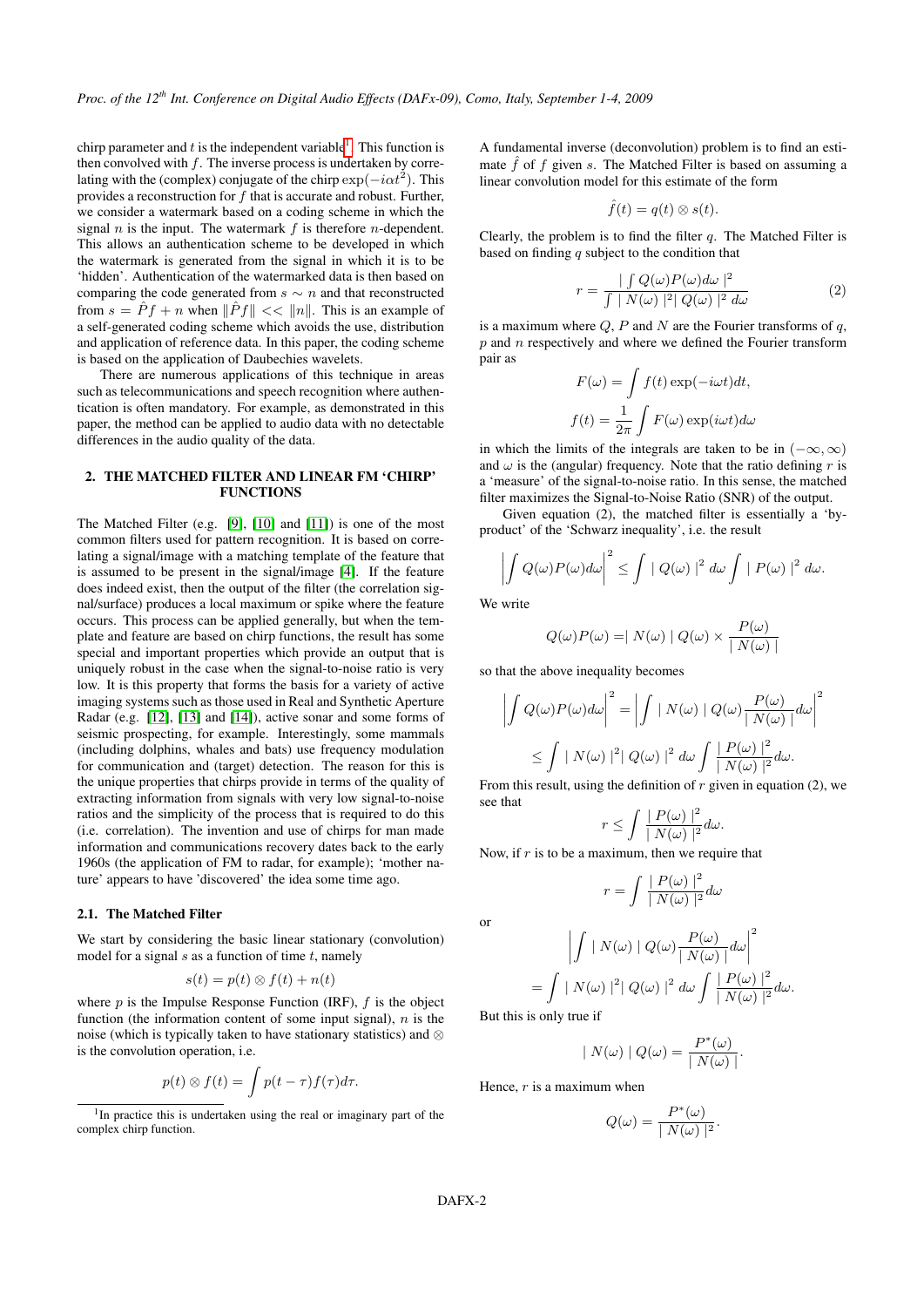*Proc. of the 12th Int. Conference on Digital Audio Effects (DAFx-09), Como, Italy, September 1-4, 2009*

Noise is usually characterised by: (i) the Probability Density Function (PDF) or the Characteristic Function (i.e. the Fourier transform of the PDF); (ii) the Power Spectral Density Function (PSDF). To apply the Matched Filter, the function  $|N(\omega)|^2$  (i.e. the power spectrum of the noise), in addition to  $P(\omega)$ , is required to be known *a priori*. In some practical systems, this is possible if the Impulse Response Function is zero so that the output of the system is 'noise driven'. In general however, it is often necessary to develop a suitable model for the PSDF. Such models may include uniform, Gaussian, Poisson or random fractal noise, for example, which may be suitable in many cases [\[3\]](#page-8-2). However, if we consider the case when the PSDF is uniform or 'white' and of unit amplitude then we can write

$$
|N(\omega)|^2 = 1 \forall \omega
$$

so that the Matched Filter reduces to the simple result

$$
Q(\omega) = P^*(\omega).
$$

The required solution is therefore given by

$$
\hat{f}(t) = \frac{1}{2\pi} \int P^*(\omega) S(\omega) \exp(i\omega t) d\omega.
$$

Using the 'correlation theorem' we can write

$$
\hat{f}(t) = p(t) \odot s(t) \equiv \int p(\tau + t)s(\tau)d\tau.
$$

Hence, the matched filter is based on correlating the signal  $s$  with the instrument function  $p$ .

#### 2.2. Deconvolution of Linear Frequency Modulated Chirps

The matched filter is frequently used in systems that utilize linear Frequency Modulated (FM) signals. Signals of this type are known as 'chirped signals'. A linear FM signal which is taken to be of compact support ( $t \in [-T/2, T/2]$ ) is given (in complex form) by

$$
p(t) = \exp(i\alpha t^2), \quad |t| \le \frac{T}{2}
$$

where  $\alpha$  is a constant (this defines the 'chirp rate') and T is the length of the signal. The phase of this signal is given by  $\alpha t^2$  (i.e. it has a quadratic phase factor) and its instantaneous frequency is therefore given by

$$
\frac{d}{dt}(\alpha t^2) = 2\alpha t
$$

which varies linearly with time  $t$ . Hence, the frequency modulations are linear which is why the signal is referred to as a 'linear' FM pulse.

For the purpose of clarity, let us first consider the case when the additive noise term is neglected and consider a signal given by

$$
s(t) = \exp(i\alpha t^2) \otimes f(x), \quad |t| \leq \frac{T}{2}.
$$

If we now apply a (white noise) matched filter, then we have

$$
\hat{f}(t) = \exp(-i\alpha t^2) \odot \exp(i\alpha t^2) \otimes f(t), \quad |t| \leq \frac{T}{2}.
$$

The correlation integral can now be evaluated thus

$$
\exp(-i\alpha t^2)\cos(p(i\alpha t^2)) = \int_{-T/2}^{T/2} \exp[-i\alpha(\tau+t)^2]\exp(i\alpha \tau^2)d\tau
$$

$$
= \exp(-i\alpha t^2) \int_{-T/2}^{T/2} \exp(-2i\alpha t \tau) d\tau
$$

Evaluating the integral over  $\tau$ , we have

$$
\exp(-i\alpha t^2) \odot \exp(i\alpha t^2) = T \exp(-i\alpha t^2) \text{sinc}(\alpha Tt)
$$

and hence

$$
\hat{f}(t) = T \exp(-i\alpha t^2) \operatorname{sinc}(\alpha T t) \otimes f(t).
$$

A further useful simplification can now be made to the result for  $f$  which allows the exponential term to be ignored. In particular, if we consider  $T >> 1$  then

$$
\cos(\alpha t^2)\operatorname{sinc}(\alpha Tt) \simeq \operatorname{sinc}(\alpha Tt)
$$

and

so that

$$
f_{\rm{max}}
$$

$$
\hat{f}(t) \simeq T \operatorname{sinc}(\alpha T t) \otimes f(t)
$$

 $\sin(\alpha t^2)\text{sinc}(\alpha Tt) \simeq 0$ 

This simplification, under a condition that is usually practically applicable, allows the result for  $\hat{f}$  to be easily analysed in Fourier space. Using the convolution theorem we can write (ignoring scaling by  $\pi/\alpha$ )

$$
\hat{F}(\omega) = \begin{cases} F(\omega), & | \omega | \le \alpha T; \\ 0, & | \omega | > \alpha T. \end{cases}
$$

which describes  $\hat{f}$  as being a band-limited version of f (assuming the  $f$  is not band-limited) where the bandwidth is determined by αT.

In the presence of additive noise, the result is

$$
\hat{f}(t) \simeq T \operatorname{sinc}(\alpha T t) \otimes f(t) + \exp(-i\alpha t^2) \odot n(t).
$$

The correlation function produced by the correlation of  $\exp(-i\alpha t)$ with  $n(t)$  will in general be relatively low in amplitude since  $n(t)$ will not normally have features that match those of a (complex) chirp. Thus, it is reasonable to assume that

$$
||T\operatorname{sinc}(\alpha Tt) \otimes f(t)|| \gg ||\operatorname{exp}(-i\alpha t^2) \odot n(t)||
$$

and that in practice,  $\hat{f}$  is a band-limited reconstruction of f with high SNR. Thus, the process of using chirp signals with matched filtering for the purpose of reconstruction in the presence of additive noise provides a relatively simple and computationally reliable method of 'diffusing' and reconstructing information encoded in the function  $f$ . This is the underlying principle behind the method of watermarking described in this paper.

#### 3. CHIRP CODING, DECODING AND WATERMARKING

We now consider the an approach to watermarking signals using chirp functions. The basic model for the watermarked signal (which is real) is

$$
s(t) = \text{chirp}(t) \otimes f(t) + n(t)
$$

where

$$
chirp(t) = \sin(\alpha t^2)
$$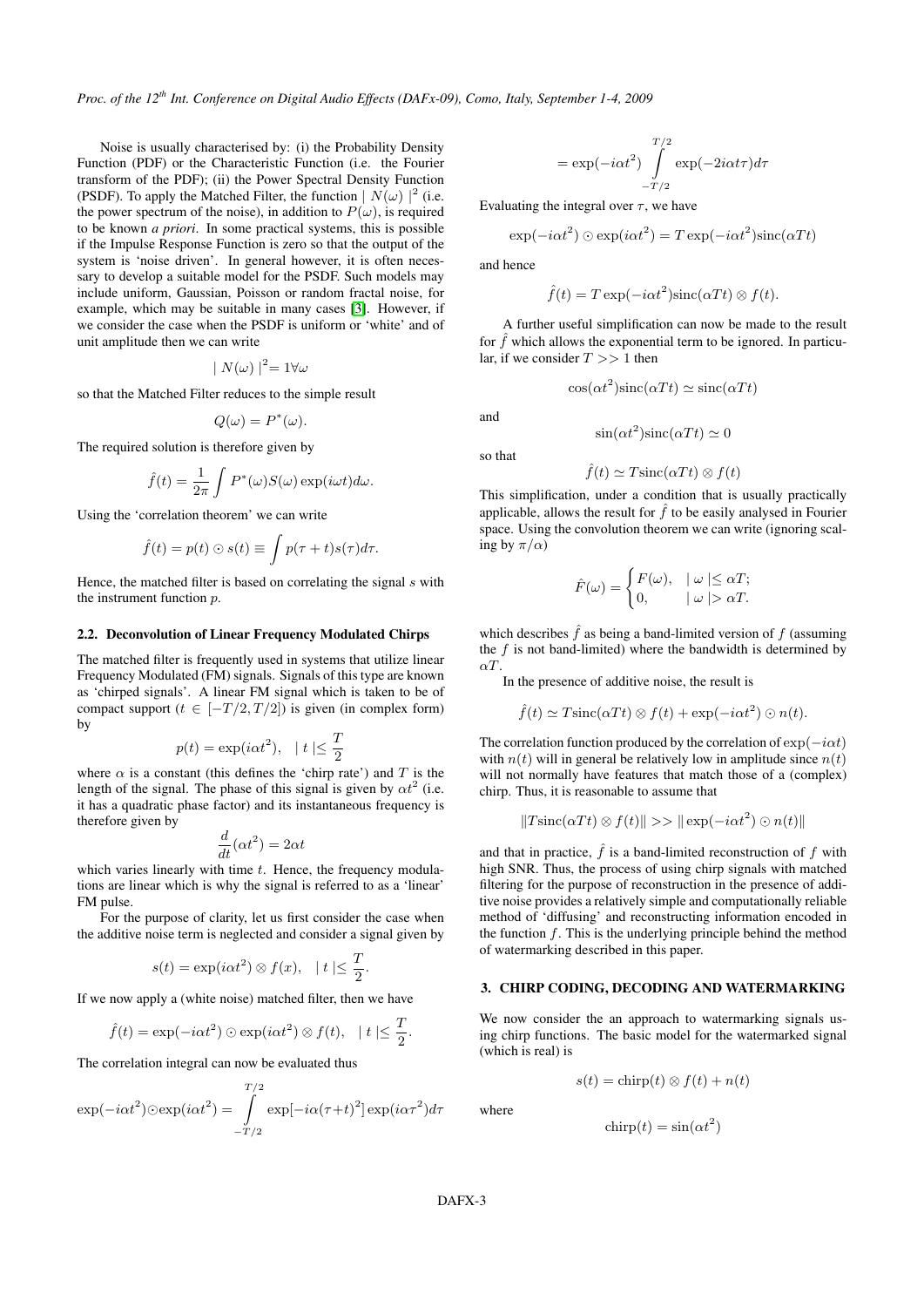We consider the field  $n(t)$  to be some pre-defined signal to which a watermark is to be 'added' to generate  $s(t)$ . In principle, any watermark described by the function  $f(t)$  can be used. On the other hand, for the purpose of authentication we require two criterion: (i)  $f(t)$  should represent a code which can be reconstructed accurately and robustly; (ii) the watermark code should be sensitive (and ideally ultra-sensitive) to any degradation in the field  $n(t)$  due to lossy compression and/or copying. To satisfy condition (i), it is reasonable to consider  $f(t)$  to represent a bit stream, i.e. to consider the discretized version of  $f(t)$  - the vector  $f_i$  - to be composed of a set of elements with value 0 or 1. This binary code can of course be based on a key or set of keys which, when reconstructed, is compared to the key(s) for the purpose of authenticating the data. However, this requires the distribution of such keys. Instead, we consider the case where a binary sequence is generated from the signal  $n(t)$ .

#### 3.1. Chirp Coding

Given that a binary sequence has been generated from  $n(t)$ , we now consider the method of chirp coding. The purpose of chirp coding is to 'diffuse' each bit over a range of compact support. However, it is necessary to differentiate between 0 and 1 in the sequences. The simplest way to achieve this is to change the polarity of the chirp. Thus, for 1 we apply the chirp  $sin(\alpha t^2)$ ,  $t \in T$  and for 0 we apply the chirp  $\text{-}\sin(\alpha t^2)$ ,  $t \in T$  where T is the chirp period. The chirps are then concatenated to produce a contiguous stream of data, i.e. a signal composed of  $\pm$ chirps. Thus, the binary sequence 010, for example, is transformed to the signal

$$
s(t) = \begin{cases} -\text{chirp}(t), & t \in [0, T); \\ +\text{chirp}(t), & t \in [T, 2T); \\ -\text{chirp}(t), & t \in [2T, 3T). \end{cases}
$$

The period over which the chirp is applied depends on the length of the signal to which the watermark is to be applied and the length of the binary sequence. In the example given above the length of the signal is taken to be  $3T$ . In practice, care must be taken over the chirping parameter  $\alpha$  that is applied given a period T in order to avoid aliasing and in some cases it is of value to apply a logarithmic frequency sweep instead of a linear sweep.

#### 3.2. Decoding

Decoding or reconstruction of the binary sequence requires the application of a correlator using the function chirp(t),  $t \in [0, T)$ . This produces a correlation function that is either  $-1$  or  $+1$  depending upon whether  $-\text{chirp}(t)$  or  $+\text{chirp}(t)$  has been applied respectively. For example, after correlating the chirp coded sequence 010 given above, the correlation function  $c(t)$  becomes

$$
c(t) = \begin{cases} -1, & t \in [0, T); \\ +1, & t \in [T, 2T); \\ -1, & t \in [2T, 3T). \end{cases}
$$

from which the original sequence 010 is easily inferred - the change in sign of the correlation function identifying a change of bit (from 0 to 1 or from 1 to 0). Note that in practice the correlation function may not be exactly 1 or -1 when reconstruction is undertaken in the presence of additive noise; the binary sequence is effectively recovered by searching the correlation function for changes in sign.

## 3.3. Watermarking

The watermarking process is based on adding the chirp coded data to the signal  $n(t)$ . Let the chirp coded signal be given by the function  $h(t)$ , then the watermarking process is described by the equation

$$
s(t) = a \left[ \frac{bh(t)}{\|h(t)\|_{\infty}} + \frac{n(t)}{\|n(t)\|_{\infty}} \right]
$$

The coefficients  $a > 0$  and  $0 < b < 1$  determine the amplitude and the SNR of s respectively where

$$
a=\|n(t)\|_{\infty}.
$$

The coefficient  $a$  is required to provide a watermarked signal whose amplitude is compatible with the original signal  $n$ . The value of  $b$ is adjusted to provide an output that is acceptable in the application to be considered and to provide a robust reconstruction of the binary sequence by correlating  $s(t)$  with  $\text{chirp}(t), t \in [0, T)$ .

## 4. CODE GENERATION

In the previous section, the method of chirp coding a binary sequence and watermarking the signal  $n(t)$  has been discussed where it is assumed that the sequence is generated from this same signal. In this section, the details of this method are presented. There are a wide variety of coding methods that can be applied [\[15\]](#page-8-14). The problem is to convert the salient characteristics of the signal  $n(t)$  into a sequence of bits that is relatively short and conveys information on the signal that is unique to its overall properties. In principle, there are a number of ways of undertaking this. For example, in practice the digital signal  $n_i$  - which is composed of an array of floating point numbers - could be expressed in binary form and each element concatenated to form a contiguous bit stream. However, the length of the code (i.e. the total number of bits in the stream) will tend to be large leading to high computational costs in terms of the application of chirp coding/decoding. What is required, is a process that yields a relatively short binary sequence (when compared with the original signal) that reflects the important properties of the signal in its entirety. Two approaches are considered here: (i) Power Spectral Density decomposition and (ii) Wavelet decompo-sition [\[16\]](#page-8-15).

## 4.1. Power Spectral Density Decomposition

Let  $N(\omega)$  be the Fourier transform  $n(t)$  and define the Power Spectrum  $P(\omega)$  as

$$
P(\omega) = |N(\omega)|^2
$$

An important property of the binary sequence is that it should describe the spectral characteristics of the signal in its entirety. Thus, if, for example, the binary sequence is based on just the low frequency components of the signal, then any distortion of the high frequencies of the watermarked signal will not affect the recovered watermark and the signal will be authenticated. Hence, we consider the case where the power spectrum is segmented into N components, i.e.

$$
P_1(\omega) = P(\omega), \quad \omega \in [0, \Omega_1)
$$

$$
P_2(\omega) = P(\omega), \quad \omega \in [\Omega_1, \Omega_2)
$$

$$
\vdots
$$

$$
P_N(\omega) = P(\omega), \quad \omega \in [\Omega_{N-1}, \Omega_N)
$$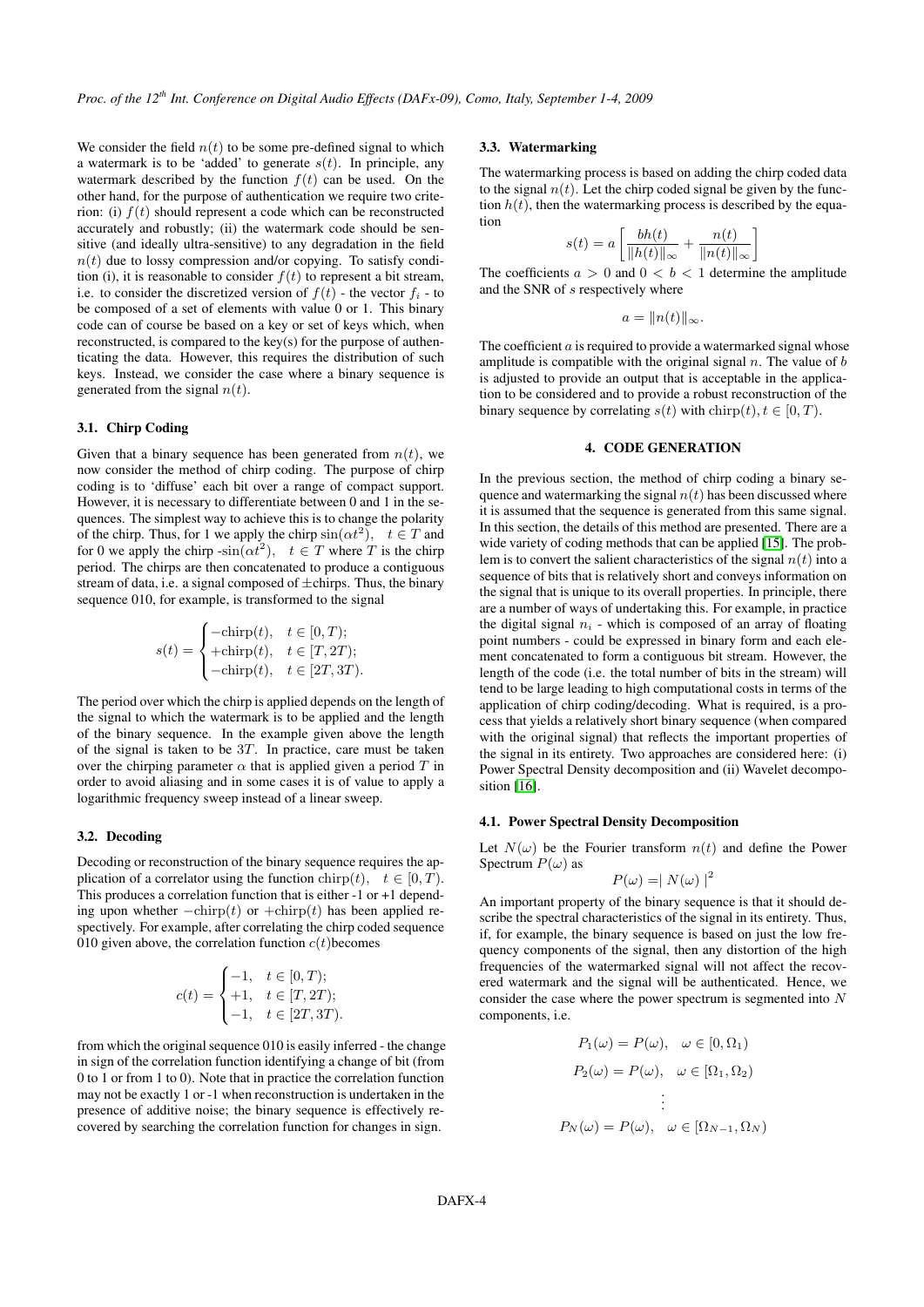Note that it is assumed that the signal  $n(t)$  is band-limited with a bandwidth of  $\Omega_N$ .

The set of the functions  $P_1, P_2, ..., P_N$  now represent the complete spectral characteristics of the signal  $n(t)$ . Since each of these functions represents a unique part of the spectrum, we can consider a single measure as an identifier or tag. A natural measure to consider is the energy which is given by the integral of the functions over their frequency range. In particular, we consider the energy values in terms of their contribution to the spectrum as a percentage, i.e.

$$
E_1 = \frac{100}{E} \int_0^{\Omega_1} P_1(\omega) d\omega
$$

$$
E_2 = \frac{100}{E} \int_{\Omega_1}^{\Omega_2} P_2(\omega) d\omega
$$

$$
\vdots
$$

$$
E_N = \frac{100}{E} \int_{\Omega_{N-1}}^{\Omega_N} P_N(\omega) d\omega
$$

where

$$
E=\int\limits_{0}^{\Omega_N}P(\omega)d\omega.
$$

Code generation is then based on the following steps:

1. Rounding to the nearest integer the (floating point) values of  $E_i$  to decimal integer form:

 $e_i = \text{round}(E_i), \quad \forall i$ 

2. Decimal integer to binary string conversion:

$$
b_i = \text{binary}(e_i)
$$

3. Concatenation of the binary string array  $b_i$  to a binary sequence:

 $f_i = \text{cat}(b_i)$ 

The watermark  $f_i$  is then chirp coded.

#### 4.2. Wavelet decomposition

Wavelet signal analysis is based on convolution type operations which include a scaling property in terms of the amplitude and temporal extent of the convolution kernel (e.g. [\[3\]](#page-8-2), [\[17\]](#page-8-16), [\[18\]](#page-8-17) and [\[19\]](#page-8-18)). There is a close synergy between the wavelet transform and imaging science. For example, in Fresnel optics, the twodimensional (coherent) optical wavefield  $u$  generated by an object function f (in the object plane at a distance z) is given by (e.g. [\[4\]](#page-8-3) and [\[20\]](#page-8-19))

where

$$
u(x, y, L) = p(x, y, L) \otimes \otimes f(x, y)
$$

$$
p(x, y, L) = i \exp\left(i\frac{2\pi z}{\lambda}\right) \frac{1}{L} \exp\left[\frac{i\pi}{L}(x^2 + y^2)\right]
$$

and  $L = \lambda z$  for wavelength  $\lambda$ . An important feature of this result is that the amplitude of the kernel  $p$  and its scale length is determined by the reciprocal of the wavelength  $\lambda$ . Physically, this implies that as the wavelength decreases, the 'resolving power' of an image given by  $I(x, y, L) = |u(x, y, L)|^2$  increases, the bandwidth u being proportional to  $\lambda^{-1}$ . Thus, by considering a hypothetical Fresnel imaging system, in which the wavelength can be varied by the user, we can consider the imaging system to have multi-resolution properties. The Fresnel transform is essentially a wavelet transform with a wavelet determined by a (twodimensional) chirp function.

The multi-resolution properties of the wavelet transform have been crucial to their development and success in the analysis and processing of signals. Wavelet transformations play a central role in the study of self-similar or fractal signals. The transform constitutes as natural a tool for the manipulation of self-similar or scale invariant signals as the Fourier transform does for translation invariant signals such as stationary and periodic signals.

In general, the wavelet transformation of a signal  $f(t)$  say

$$
f(t) \leftrightarrow F_L(t)
$$

is defined in terms of projections of  $f(t)$  onto a family of functions that are all normalized dilations and translations of a prototype 'wavelet' function  $W$ , i.e.

$$
\hat{W}[f(t)] = F_L(\tau) = \int f(t)w_L(t, \tau)dt
$$

where

$$
w_L(t,\tau) = \frac{1}{\sqrt{|\,L\,|}} w\left(\frac{\tau - t}{L}\right).
$$

The parameters  $L$  and  $\tau$  are continuous dilation and translation parameters respectively, and take on values in the range  $-\infty$  <  $L, \tau < \infty, L \neq 0$ . Note that the wavelet transformation is essentially a convolution transform in which  $w(t)$  is the convolution kernel but with a factor  $L$  introduced. The introduction of this factor provides dilation and translation properties into the convolution integral that gives it the ability to analyse signals in a multiresolution role (the convolution integral is now a function of  $L$ ). A multi-resolution signal analysis is a framework for analysing signals based on isolating variations that occur on different temporal or spatial scales. The basic analysis involves approximating the signal at successively coarser scales through repeated application of a smoothing (convolution) operator.

A necessary and sufficient condition for a wavelet transformation to be invertible is that  $w(t)$  satisfy the *admissibility condition* 

$$
\int |W(\omega)|^2 |\omega|^{-1} d\omega = C_w < \infty
$$

where  $W$  is the wavelets Fourier transform, i.e.

$$
W(\omega) = \int w_L(t) \exp(-i\omega t) dt.
$$

For any admissible  $w(t)$ , the wavelet transform has an inverse given by [\[3\]](#page-8-2)

$$
f(t) = \hat{W}^{-1}[F_L(\tau)] = \frac{1}{C_w} \int \int F_L(\tau) w_L(t, \tau) L^{-2} dL d\tau.
$$

There are a wide variety of wavelets available [i.e. functional forms for  $w<sub>L</sub>(t)$ ] which are useful for processing digital signals in 'wavelet space' when applied in discrete form. The properties of the wavelets vary from one application to another but in each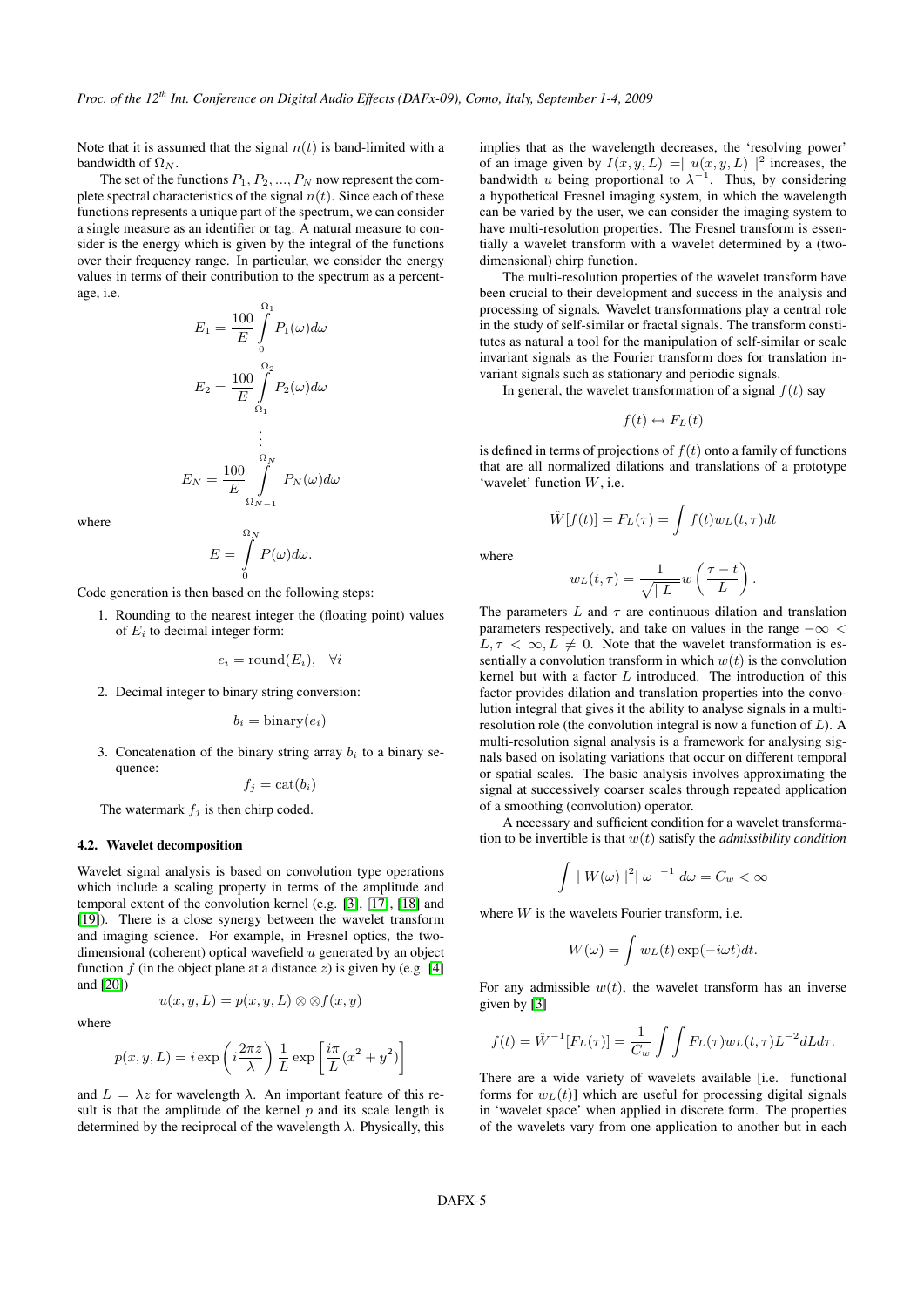case, the digital signal  $f_i$  is decomposed into a matrix (a set of vectors)  $F_{ij}$  where j is the 'level' of the decomposition.

The wavelet transform can be used to generate a suitable code by computing the energies of the wavelet transformation over  $N$ levels. Thus, the signal  $f(t)$  is decomposed into wavelet space to yield the following set of functions:

$$
F_{L_1}(\tau), F_{L_2}(\tau), \dots F_{L_N}(\tau)
$$

The (percentage) energies of these functions are then computed, i.e.

$$
E_1 = \frac{100}{E} \int |F_{L_1}(\tau)|^2 d\tau
$$
  
\n
$$
E_2 = \frac{100}{E} \int |F_{L_1}(\tau)|^2 d\tau
$$
  
\n
$$
\vdots
$$
  
\n
$$
E_N = \frac{100}{E} \int |F_{L_N}(\tau)|^2 d\tau
$$
  
\n
$$
N
$$

where

$$
E = \sum_{i=1}^{N} E_i
$$

The method of computing the binary sequence for chirp coding from these energy values follows that described in the method of power spectral segmentation given in previous section.

### 5. CODING AND DECODING PROCESSES

The *Coding* process computes the watermark from the signal and then applies the watermark to the data using wavelet decomposition. The *Decoding* process regenerates the code from the watermarked signal and then recovers the (same or otherwise) code from the watermark. This decoding process provides an error measure based on the result

$$
e = \frac{\sum_{i} |x_i - y_i|}{\sum_{i} |x_i + y_i|}
$$

where  $x_i$  and  $y_i$  are the decimal integer arrays obtained from the input signal and the watermark (or otherwise). Only a specified segment of the data is extracted for watermarking. The segment can be user defined and if required, form the basis for a (private) key system.

## 5.1. Coding process

The coding process is compounded in the following basic steps:

- 1. Read input.
- 2. Extract a section of a single vector of the data (note that a WAV contains stereo data, *i.e.* two vectors arrays).
- 3. Apply wavelet decomposition using Daubechies wavelets with 7 levels. Note that in addition to wavelet decomposition, the approximation coefficients for the input signal are computed to provide a measure on the global effect of introducing the watermark into the signal. Thus, 8 decomposition vectors in total are generated.
- 4. Compute the (percentage) 'energy values'.
- 5. Round to the nearest integer and convert to binary form.
- 6. Concatenate both the decimal and binary integer arrays.
- 7. Chirp code the binary sequence.
- 8. Scale the output and add to the original input signal.
- 9. Re-scale the watermarked signal.
- 10. Write output.

#### 5.2. Decoding process

The decoding process is as follows:

- 1. Steps 1-6 in the coding processes are repeated
- 2. Correlate the data with a chirp identical to that used for chirp coding
- 3. Extract the binary sequence
- 4. Convert from binary to decimal
- 5. Display the original and reconstructed decimal sequence
- 6. Display the error

Note that in a practical application of this method for authenticating audio files, for example, a threshold can be applied to the error value. If and only if the error lies below this threshold is the data taken to be authentic.

## 6. DISCUSSION

The method of digital watermarking discussed here makes specific use of the chirp function. This function is unique in terms of its properties for reconstructing information (via application of the Matched Filter). The watermark  $f$  extracted from the host signal  $n$  is, in theory, an exact band-limited version of the original watermark.

The approach considered in this paper allows a code to be generated directly from the host signal and that same code used to watermark the signal. The code is therefore self-generating and its reconstruction only requires a correlation process with the watermarked signal to be undertaken. This means that the signal can be authenticated without reference to a known data base. In other words, the method can be seen as a way of authenticating data by extracting a code (the watermark) within a 'code' (the host signal) and is consistent with approaches that attempt to reconstruct information without knowledge of the host data [\[21\]](#page-8-20).

Audio data watermarking schemes rely on the imperfections of the human audio system. They exploit the fact that the human auditory system is insensitive to small amplitude changes, either in the time or frequency domains, as well as insertion of low amplitude time domain echo's. Spread spectrum techniques augment a low amplitude spreading sequence, which can be detected via correlation techniques. Usually, embedding is performed in high amplitude portions of the signal, either in the time or frequency domains. A common pitfall for both types of watermarking systems is their intolerance to detector de-synchronization and deficiency of adequate methods to address this problem during the decoding process. Although other applications are possible, chirp coding provides a new and novel technique for fragile audio watermarking. In this case, the watermarked signal does not change the perceptual quality of the signal. In order to make the watermark inaudible, the chirp generated is of very low frequency and amplitude. Using audio files with sampling frequencies of over 1000Hz, a logarithmic chirp can be generated in the frequency band of 1- 100Hz. Since the human ear has low sensitivity in this band, the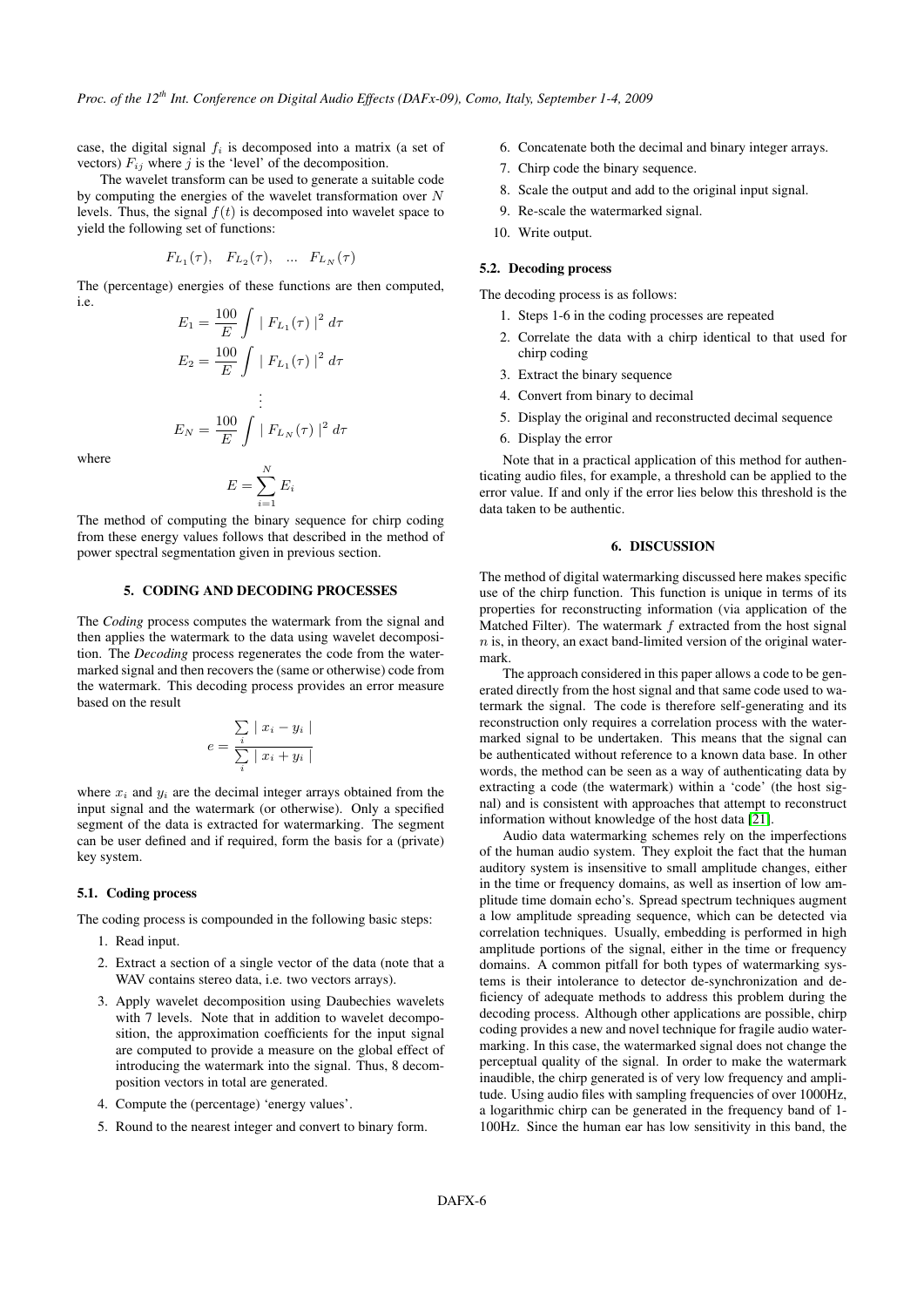embedded watermark will not be perceptible. Depending upon the band and amplitude of the chirp, the signal-to-watermark (chirp stream) ratio can be in excess of 40dB.



Figure 1: Original signal (above) and chirp based watermarked signal (below).

Figure 1 is an example of an original and a watermarked audio signal which shows no perceptual difference during a listening test. Various forms of attack can be applied which change the distribution of the percentage sub-band energies originally present in the signal including filtering (both low pass and high pass), cropping and lossy compression (MP3 compression) with both constant and variable bit rates. In each case, the signal and/or the watermark is distorted enough to register the fact that the data has been tampered with. An example of this is given in Figure 2 which shows the power spectral density of an original, watermarked and a (band-pass filtered) tampered audio signal. The filtering is such that there is negligible change in the power spectral density. However, the tampering was easily detected by the proposed technique. Finally, chirp coded watermarks are difficult to remove from the host signal since the initial and the final frequency is at the discretion of the user and its position in the data stream can be varied through application of an offset, all such parameters being combined to form a private key.

#### 7. EXAMPLE APPLICATION

The proposed scheme has been implemented using MATLAB to provide a watermarking facility for (WAV or MP3) audio files. An example system designed for this purpose is made from:

http://eleceng.dit.ie/arg/downloads/

Audio\_Self-Authentication.zip.

After installation of the software, execution of the applications file



Figure 2: Difference in the power spectral density of the original, watermarked and tampered signal. The tampering has been undertaken using a band pass filter with a normalised lower cut-off frequency of 0.01 and higher cut-off frequency 0.99.

*AudioCode* (contained in the 'Bin' folder) generates the Graphical User Interface (GUI) shown in Figure 3. This GUI provides the user with the following options: Browse for I/O files (WAV or MP3), *Mark* to watermark the data, *Compress* to compress the data to an MP3 file, *Authenticate* to determine whether the data is watermarked (and thereby authentic) or otherwise. There are two principal operations for watermarking an audio file: those associated with a WAV file and those of an MP3 file as discussed below.

#### 7.1. Tagging a WAV File

The WAV file is selected (through application of *Browse*) and the name of the output file specified (typically by *Browsing* and then editing the file name as required - the extension is not required). Clicking on the *Mark* button watermarks the file with data derived from the signal via wavelet decomposition and chirp coding. The user has the option of additionally creating an MP3 file of the watermarked audio data by clicking on the *Compress* button.

#### 7.2. Tagging a MP3 File

The MP3 file is selected (through application of *Browse*) and the name of the output file specified (typically by *Browsing* and then editing the file name as required - the extension is not required). The system automatically converts the MP3 file to a WAV file for the purpose of watermarking the data. Clicking on the *Mark* button watermarks the file with the data derived from the signal by wavelet decomposition and chirp coding. The user then has the option of re-creating an MP3 file of the watermarked audio data by clicking on the *Compress* button.